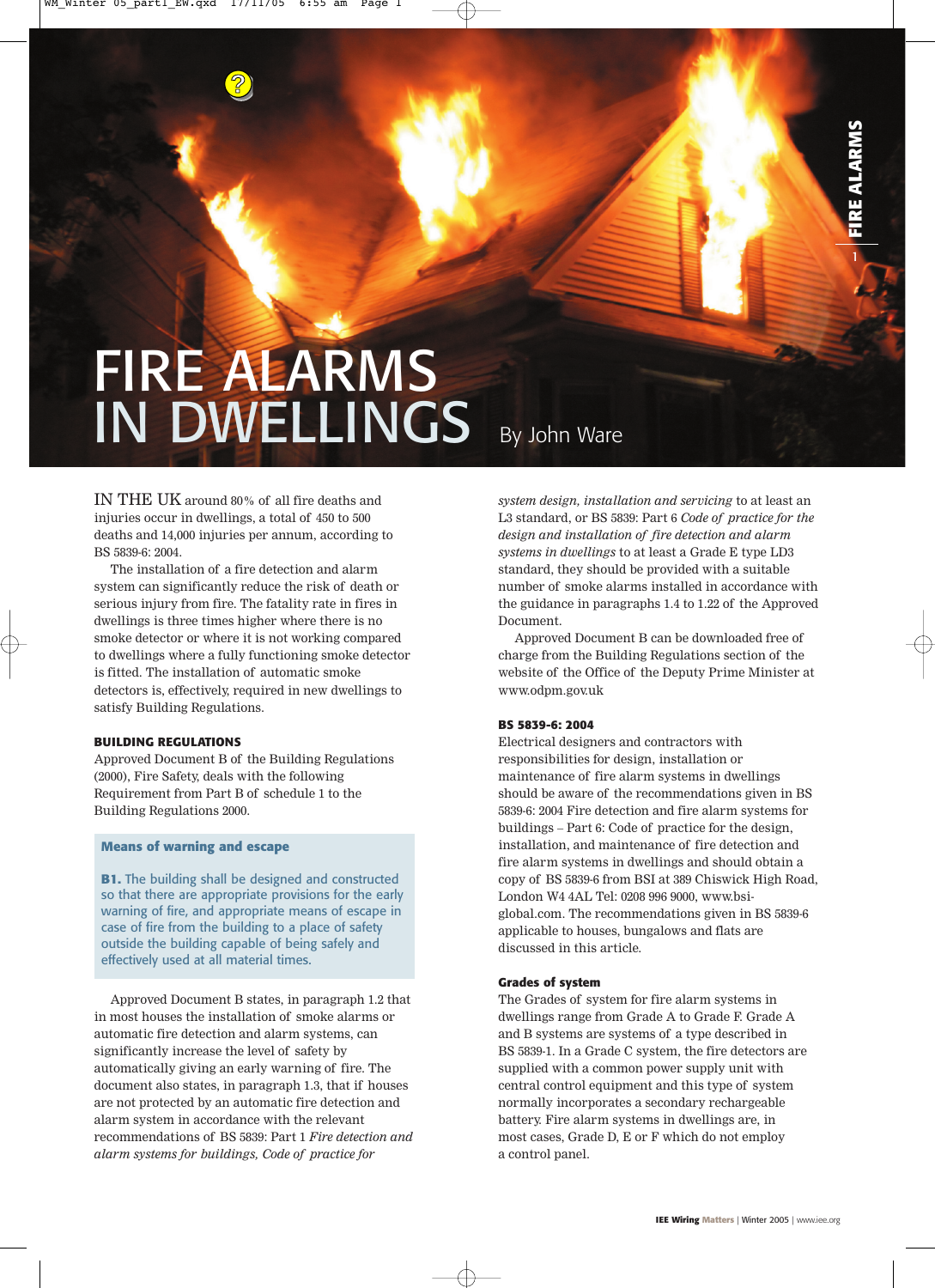|    | <b>Grade Description and explanation</b>                                                                                                                                                                                                                                                                                         | Fire alarm systems are usually installed in dwellings to protect<br>life (L) but may also be installed to protect property (P). Fire<br>alarm systems are divided into the following categories: |                                                          |                 |                                                                                                                                                                                                    |  |  |
|----|----------------------------------------------------------------------------------------------------------------------------------------------------------------------------------------------------------------------------------------------------------------------------------------------------------------------------------|--------------------------------------------------------------------------------------------------------------------------------------------------------------------------------------------------|----------------------------------------------------------|-----------------|----------------------------------------------------------------------------------------------------------------------------------------------------------------------------------------------------|--|--|
| D  | A system of one or more mains-powered<br>smoke alarms, each with an integral standby<br>supply. The system may, in addition, incorporate<br>one or more mains-powered heat alarms, each<br>with an integral standby supply.                                                                                                      |                                                                                                                                                                                                  |                                                          |                 |                                                                                                                                                                                                    |  |  |
|    |                                                                                                                                                                                                                                                                                                                                  |                                                                                                                                                                                                  | <b>Grade</b>                                             |                 | <b>Description and explanation</b>                                                                                                                                                                 |  |  |
|    | One or more batteries or capacitors is provided<br>to ensure protection is available under loss of<br>mains conditions.                                                                                                                                                                                                          |                                                                                                                                                                                                  | LD<br>Objective                                          | LD1             | A system installed throughout the dwelling<br>incorporating detectors in all circulation<br>spaces that form part of the escape routes                                                             |  |  |
| E. | A system of one or more mains-powered smoke<br>alarms with no standby supply. The system may,<br>in addition, incorporate one or more heat                                                                                                                                                                                       |                                                                                                                                                                                                  | of category<br>L systems is<br>the protection<br>of life |                 | from the dwelling, and in all rooms and<br>areas in which fire might start, other than<br>toilets, bathrooms and shower rooms                                                                      |  |  |
|    | alarms, with or without standby supplies.<br>The system is potentially more reliable than a<br>Grade F system, because it requires less<br>attention by the user. The cost of the system<br>is higher as a mains supply and interlinking                                                                                         |                                                                                                                                                                                                  | (D means<br>dwelling)                                    | LD <sub>2</sub> | A system incorporating detectors in all<br>circulation spaces that form part of the<br>escape routes from the dwelling, and in<br>all rooms or areas that present a high fire<br>risk to occupants |  |  |
|    | cables are required and the detectors<br>themselves cost slightly more.<br>Loss of mains results in loss of protection.                                                                                                                                                                                                          |                                                                                                                                                                                                  |                                                          | LD <sub>3</sub> | A system incorporating detectors in all<br>circulation spaces that form part of the<br>escape routes from the dwelling                                                                             |  |  |
| F  | A system of one or more battery-powered                                                                                                                                                                                                                                                                                          |                                                                                                                                                                                                  |                                                          |                 |                                                                                                                                                                                                    |  |  |
|    | smoke alarms. The system may, in addition,<br>incorporate one or more battery-powered<br>heat alarms.<br>Grade F systems are the simplest form of fire<br>detection and alarm system, are low cost and<br>relatively simple to install. Smoke alarms to<br>BS 5446-1 and heat alarms to BS 5446-2 give<br>a low battery warning. |                                                                                                                                                                                                  | <b>PD</b>                                                | PD <sub>1</sub> | A system installed throughout the dwelling<br>incorporating detectors in all areas in which<br>fire might start other than toilets, bath and<br>shower rooms                                       |  |  |
|    |                                                                                                                                                                                                                                                                                                                                  |                                                                                                                                                                                                  |                                                          |                 |                                                                                                                                                                                                    |  |  |
|    |                                                                                                                                                                                                                                                                                                                                  |                                                                                                                                                                                                  |                                                          | PD <sub>2</sub> | A system incorporating detectors only in<br>defined rooms or areas of the dwelling in<br>which the risk of fire to property is judged<br>to warrant their provision                                |  |  |
|    | A disadvantage of a Grade F system is that<br>removal of the battery disables the protection.                                                                                                                                                                                                                                    |                                                                                                                                                                                                  |                                                          |                 |                                                                                                                                                                                                    |  |  |

The

Published by **IEE Publishing & Information Services** Michael Faraday House, Six Hills Way, Stevenage, Herts, SG1 2AY, United Kingdom Tel: +44 (0)1438 313311 Fax: +44 (0)1438 313465

**Categories of system**

**Sales and Project Coordinator** L Hall +44 (0)1438 767351 lhall@iee.org.uk **| Editor** G D Cronshaw +44 (0)1438 767384 gcronshaw@iee.org.uk **| Contributing Editors** J Ware, M Coles, I Reeve **| Chief Sub Editor** Jim Hannah **| Design** SaBle Media Solutions IEE Wiring Matters is a quarterly publication from the Institution of Electrical Engineers (IEE). The IEE is not as a body responsible for the opinions expressed.

©2005: The Institution of Electrical Engineers. All rights reserved. No part of this publication may be reproduced, stored in a retrieval system, or transmitted in any form or by any means without the permission in writing of the publisher. Copying of articles is not permitted except for personal and internal use. Multiple copying of the content of this publication without permission is always illegal. Web-offset printing by Wyndeham Heron, The Bentall Complex, Colchester Road, Heybridge, Maldon, Essex, UK

**Co-operating Organisations** The Institution of Electrical Engineers acknowledges the contribution made by the following organisations in the preparation of this publication: British Electrotechnical & Allied Manufacturers Association Ltd – R Lewington, P D Galbraith, M H Mullins, P Sayer **|** Office of the Deputy Prime Minister – K Bromley, I Drummond **|** Electrical Contractors Association – D Locke, S Burchell **|** City & Guilds of London Institute – H R Lovegrove **|** Energy Networks Association –D J Start | Electrical Contractors Association of Scotland SELECT – D Millar, N McGuiness **|** Health & Safety Executive – N Gove **|** National Inspection Council for Electrical Installation Contracting **|** ERA Technology Limited – M Coates **|** British Cables Association – C Reed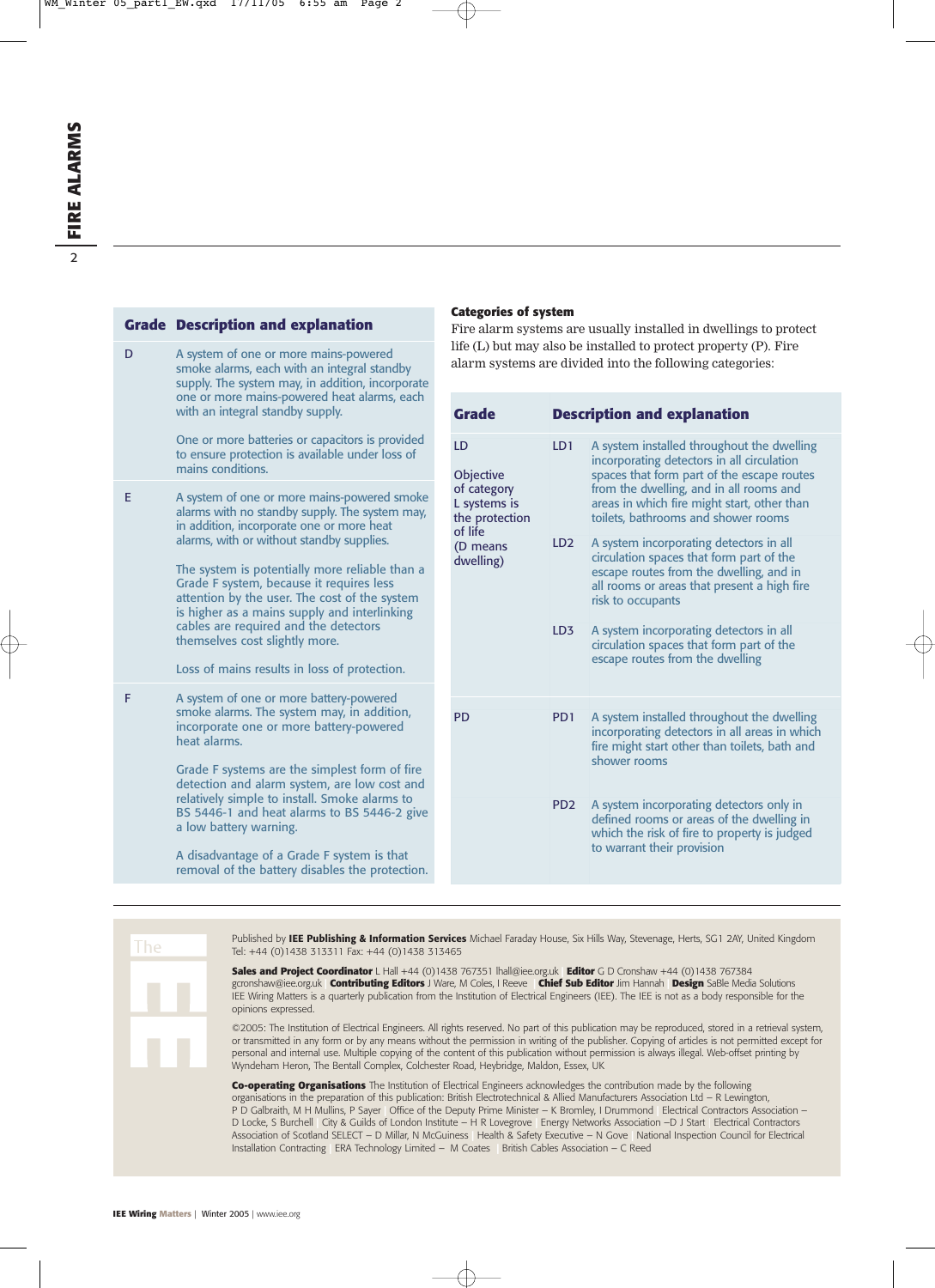The Category of system needs to be defined in the specification and, except for Category LD1 or PD1 systems, the details of the areas of the building to be protected. Statutory requirements imposed by enforcing authorities and any requirements imposed by property insurers should state the Category of system required.

The minimum Grade and Category of fire detection and alarm system for protection of life in typical dwellings is given in the Table below (Part of Table 1 of BS 5839-6. Refer to BS 5839 for full details)

#### **Minimum Grade and Category of system to be installed**

Class of dwelling

New or materially altered dwelling complying with the recommendations of recommendations of New or materially altered dwelling complying with the BS 5588-1 (a)

Existing dwelling where the structural fire precautions are of a lower standard than the recommendations of BS 5588-1 (a)

#### Single family dwelling with no floor area greater than 200  $m<sup>2</sup>$  in area

BS 5588-1 (a)

| Bungalow, flat, Grade<br>or owner-<br>occupied            |   | Category        | Grade | Category        | Grade | Category        |
|-----------------------------------------------------------|---|-----------------|-------|-----------------|-------|-----------------|
| maisonette or<br>2-storey house D                         |   | LD2             | F(b)  | LD <sub>3</sub> | D     | LD <sub>2</sub> |
| Rented<br>maisonette or <sub>D</sub><br>2-storey<br>house |   | LD <sub>2</sub> | D     | LD <sub>3</sub> | D     | LD <sub>2</sub> |
| 3-storey<br>house                                         | D | LD <sub>2</sub> | D     | LD <sub>3</sub> | D     | LD <sub>2</sub> |
| 4 or more<br>storey house                                 | B | LD <sub>2</sub> | D     | LD <sub>2</sub> | B     | LD <sub>2</sub> |

#### Single family dwelling with one or more floors greater than 200  $m<sup>2</sup>$  in area

| <b>Bungalow</b><br>or flat                |                                                           | LD <sub>2</sub> | D | LD <sub>3</sub> |   | LD <sub>2</sub> |  |  |
|-------------------------------------------|-----------------------------------------------------------|-----------------|---|-----------------|---|-----------------|--|--|
| Maisonette or<br>2-storey<br>house        | В                                                         | LD <sub>2</sub> | В | LD <sub>2</sub> | B | LD <sub>2</sub> |  |  |
| <b>Three</b><br>(or more)<br>storey house | Grade A Category LD2. Refer to BS 5839-6 for full details |                 |   |                 |   |                 |  |  |

(a)<sub>Or guidance that supports national building regulations. For England and Wales see Approved Document B. BS 5588 is entitled</sub>

(b) Fire precautions in the design, construction and use of buildings<br>Paracter the occupier will replace batteries.<br>But a Grade E system should be fitted if the electricity supply might be disconnected because the occupie should necessitate a tool.

#### **Installation of fire alarm systems Power supplies**

Smoke and heat alarms that are to be

## **System Power supply recommendations**

Grade D The mains supply to smoke and heat alarms should either be a single independent circuit from the dwelling's main distribution board or a separately electricallyprotected regularly used local lighting circuit. Grade E The mains supply to smoke and heat alarms should be a single dedicated independent circuit from the dwelling's main distribution board. Smoke and heat alarms should be interconnected and, in this case, must be supplied from the same circuit. The circuit supplying the smoke and heat alarms should preferably not be protected by an RCD unless one is required for reasons of electrical safety, then either the

RCD should serve only the circuit supplying the smoke or heat alarms or the RCD protection of the fire alarm system should operate independently of any RCD protection for circuits supplying socket-outlets or portable equipment.

Grade F The batteries of smoke alarms and any heat alarms should be capable of supplying the normal load, including the additional load from routine weekly testing for at least one year before the battery fault warning is given.

> At the point at which the battery fault warning commences, the batteries should have sufficient capacity to give a fire alarm warning signal for at least 4 minutes or, in the absence of a fire, a battery fault warning for at least 30 days.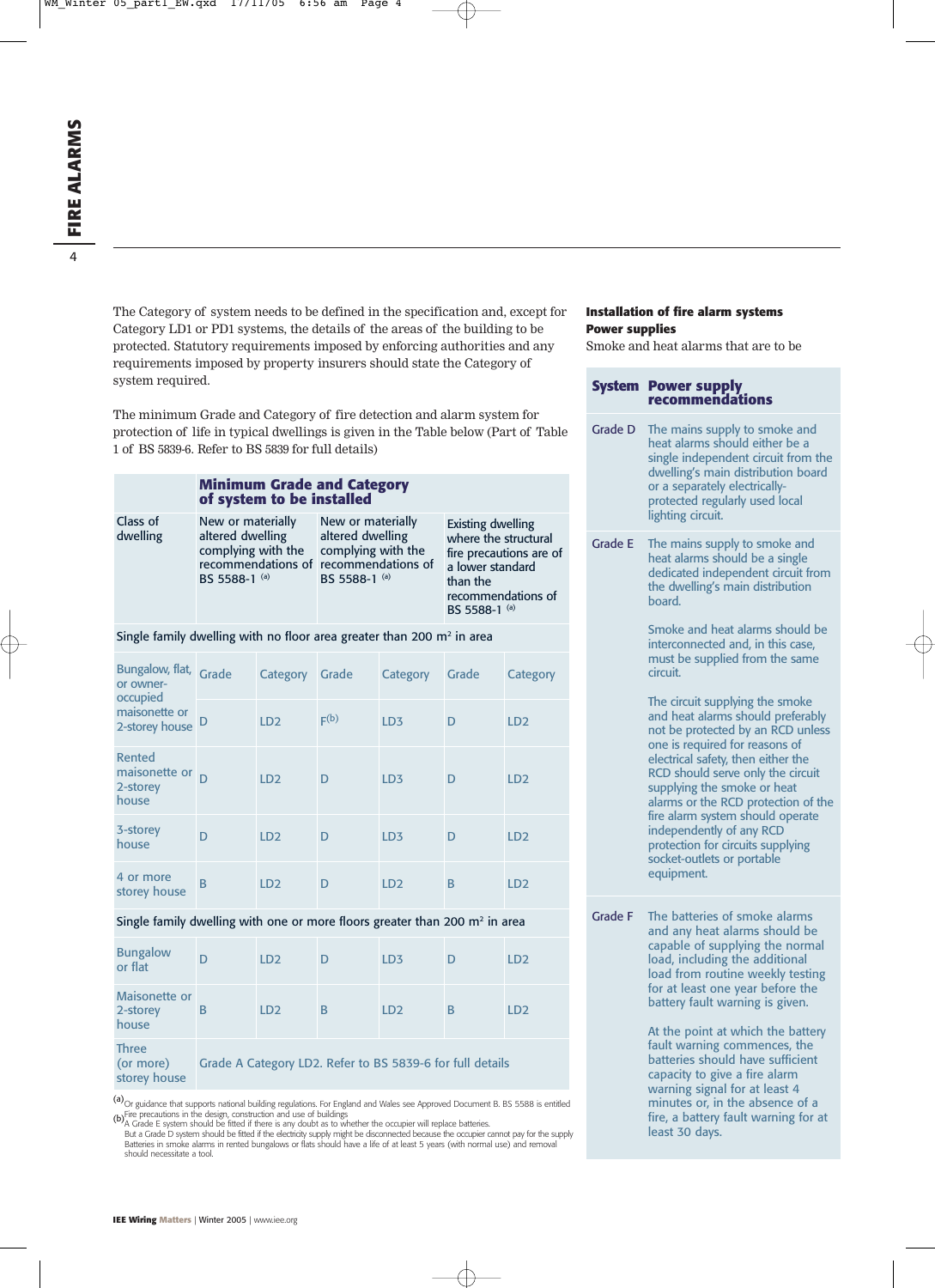

interconnected by wiring should be connected on a single final circuit. Note that certain alarms are radio linked and such alarms need not be on the same final circuit

#### **Wiring systems**

All cables should be selected and installed in accordance with the requirements of BS 7671 and the recommendations of BS 5839-6. Additional recommendations include:

#### **System Wiring system recommendations**

Grade D Cables used for the mains supply to smoke alarms, any heat alarms and any interconnecting wiring may comprise any Grade E cable suitable for domestic mains wiring Cables used for interconnecting smoke and heat alarms and

should be readily distinguishable from those supplying power, (for example by red colour coding). Such cables need not be fire resistant.

Cables used for unmonitored circuits should be protected against damage

Grade F Cables suitable for the voltage or current is suitable.

Cables used for unmonitored circuits should be protected against damage

### **Fig 1: Supply to a Grade E system where the**

**installation forms part of a TT system.**

**The 100 mA time-delayed RCD provides protection for the fire alarm system (and other circuits) and operates independently of the RCD protection for the socket-outlets**

#### **Installation**

Figs 2 to 4 (overleaf) illustrate the recommendations given in BS 5839-6 for new houses, bungalows and flats where each floor area is not greater than 200 m<sup>2</sup>. Heat detectors should be installed in every kitchen and principle habitable room. Alternatively, the detector in the principle habitable room, but not the kitchen, may be a smoke or carbon monoxide fire detector. Smoke detectors should be installed in halls and landings.

The installation of the fire alarm system should comply with the requirements of BS 7671. Additional recommendations include:

- Sounders should be rigidly fixed to permanent construction. Wiring between detectors should be installed and routed so that mechanical damage is avoided.
- The installer should provide as-fitted drawings.

#### **Commissioning**

The system should be inspected.

Electrical tests made to the mains supply circuit should include earth continuity, polarity, and earth fault loop impedance. Insulation tests should be made of all installed cables as required by BS 7671.

Electronic equipment should be disconnected to avoid damage.